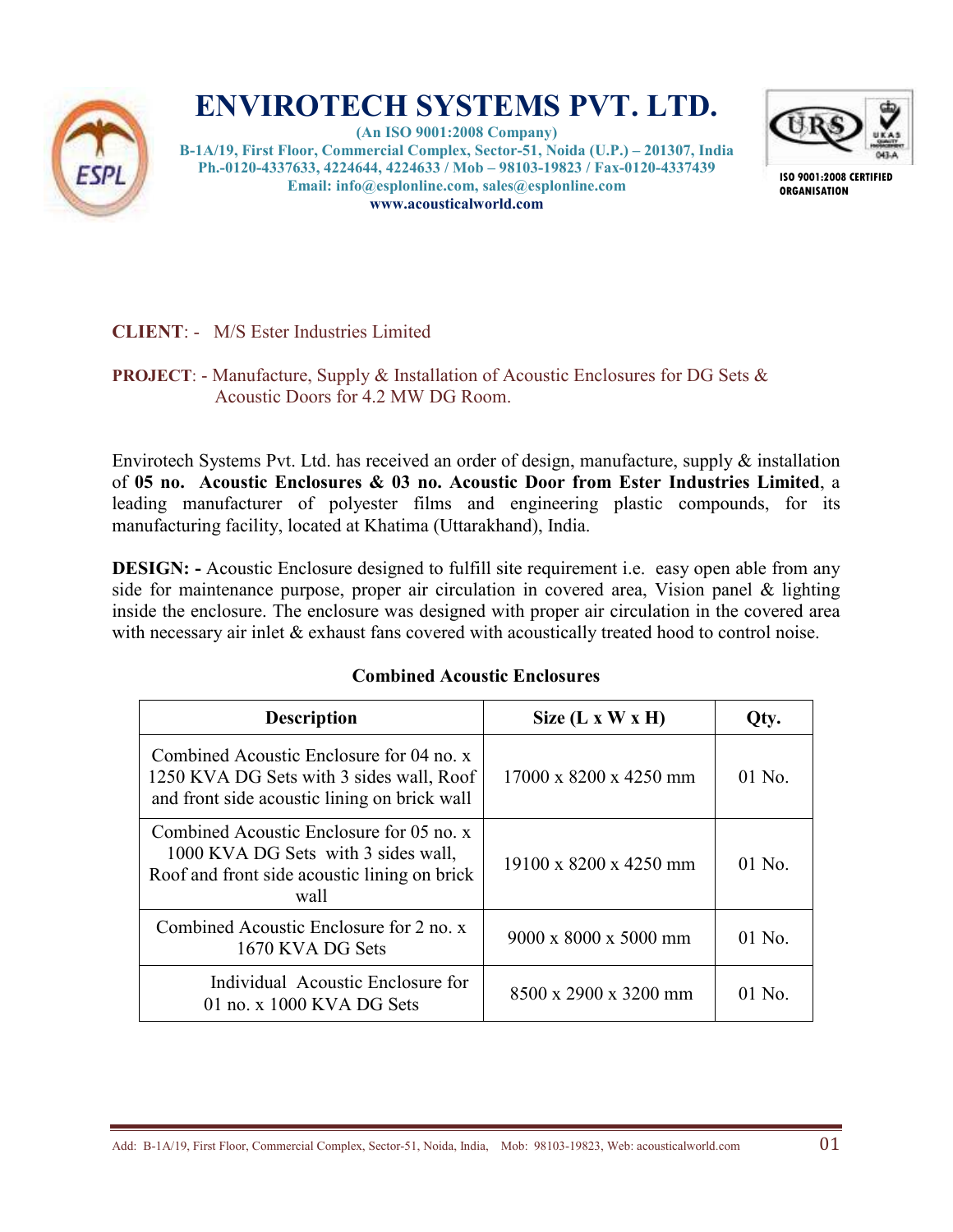1. **DESCRIPTION: -** Combined Acoustic Enclosure for 04 no. x 1250 KVA HE Cooled DG Sets with 3 sides wall, Roof and front side acoustic lining on brick wall.

### **SIZE: - 17000 x 8200 x 4250 mm**

**Features: -** Acoustic Enclosure was provided with

- 03 no. Single leaf Acoustic Doors for general access, Size: 1200 x 2100 mm
- 04 no. Acoustic sliding door shutter with jointed roof for maintenance purpose, size: 1500 x 4200 mm, sliding roof size: 1500 x 2500 mm
- 04 no. sound proof glass window, size; 900 x 900 mm fitted with rubber gasket
- 03 no. vision panel for viewing , size: 300 x 300 mm
- 04 no. acoustic louvers for fresh air intek, 1000 x 800 mm
- 04 no. 28 " axial flow fan for hot air exhaust covered with acoustically treated noise damper
- 100 mm thick acoustic lining at front existing wall laminated with GI perforated sheet
- Electrical wiring, switch board for inside lighting
- Two coat primer & automotive paint.

## **PERFORMANCE:** - Noise level was measured 72 dB (A) at a distance of 1 meter.

2. **DESCRIPTION: -** Combined Acoustic Enclosure for 05 no. x 1000 KVA HE Cooled DG sets with 3 sides wall, Roof and front side acoustic lining on brick wall.

#### **SIZE: - 19100 x 8200 x 4250 mm**

**Features: -** Acoustic Enclosure was provided with

- 04 no. Single leaf Acoustic Doors for general access, Size: 1200 x 2100 mm
- 05 no. Acoustic sliding door shutter with jointed roof for maintenance purpose, size: 1500 x 4200 mm, sliding roof size: 1500 x 2500 mm
- 05 no. sound proof glass window, size; 900 x 900 mm fitted with rubber gasket
- 04 no. vision panel for viewing , size: 300 x 300 mm
- 05 no. acoustic louvers for fresh air intek, 1000 x 800 mm
- 05 no. 28 " axial flow fan for hot air exhaust covered with acoustically treated noise damper
- 100 mm thick acoustic lining at front existing wall laminated with GI perforated sheet
- Electrical wiring, switch board for inside lighting
- Two coat primer & automotive paint.

## **PERFORMANCE:** - Noise level was measured 72 dB (A) at a distance of 1 meter.

**3. Combined Acoustic Enclosure for 02 no. x 1670 KVA DG Sets with 3 sides wall, Roof and front side acoustic lining on brick wall SIZE: - 9000 x 8000 x 5000 mm**